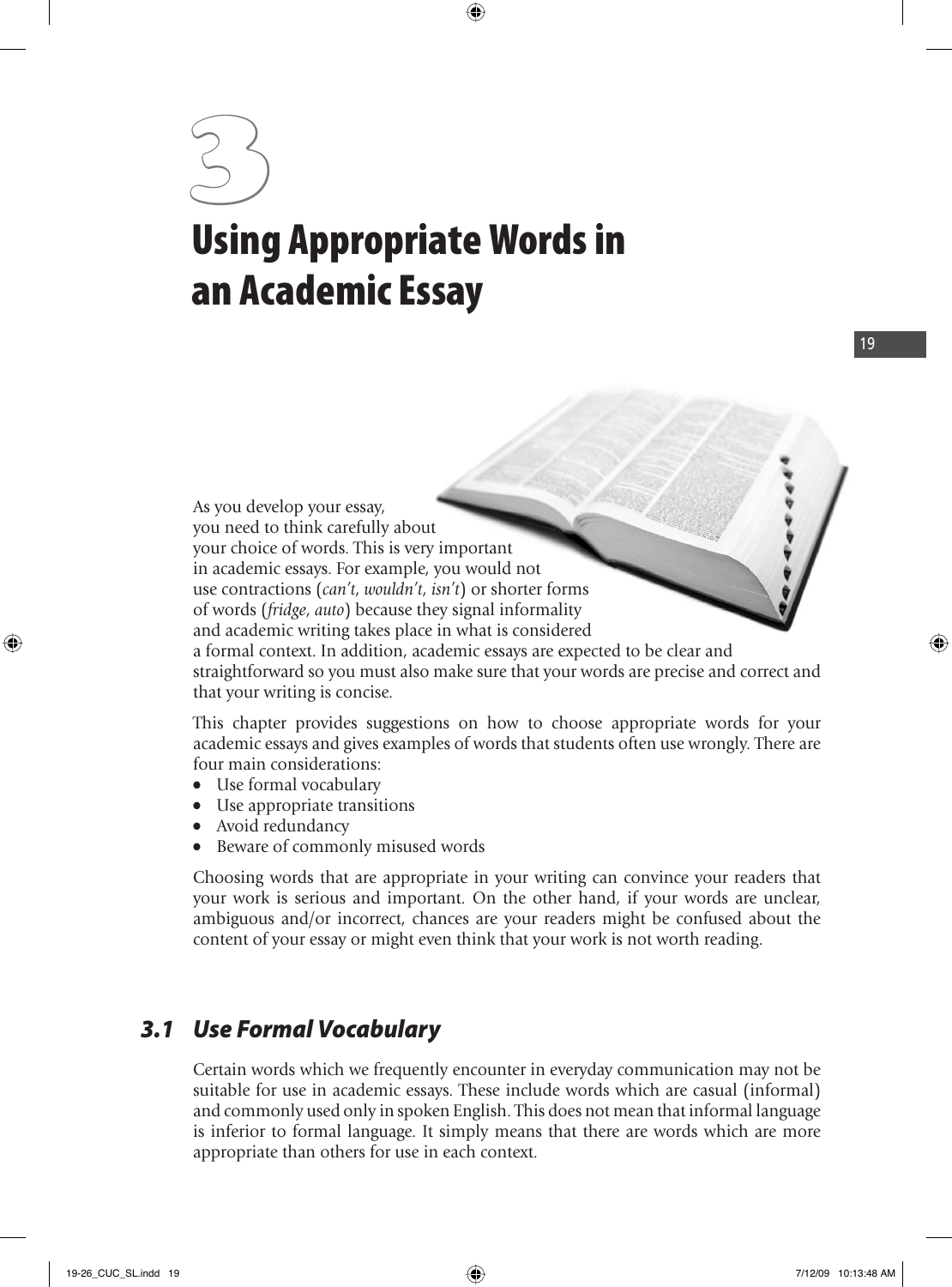For example, in reporting work done by others in a subject that you are investigating, you would not write:

 *A couple of researchers have found out that...*

Instead, you are more likely to write:

 *Several researchers have discovered that...*

 To make your essay more formal, make sure that you avoid features of informal language in your writing:

| Table 1: Examples of formal and informal language |                                                                                                                                                                                                  |                                                                                                                                                                                                                                            |                                                                                                                                                                                                                                                                                                                      |
|---------------------------------------------------|--------------------------------------------------------------------------------------------------------------------------------------------------------------------------------------------------|--------------------------------------------------------------------------------------------------------------------------------------------------------------------------------------------------------------------------------------------|----------------------------------------------------------------------------------------------------------------------------------------------------------------------------------------------------------------------------------------------------------------------------------------------------------------------|
| <b>Features of</b><br>informal<br>language        | <b>Definition</b>                                                                                                                                                                                | <b>Example</b>                                                                                                                                                                                                                             | Appropriate<br>alternative                                                                                                                                                                                                                                                                                           |
| Contractions                                      | Shortened words,<br>with missing letters<br>from the original                                                                                                                                    | The authors don't<br>provide evidence for<br>their claim.                                                                                                                                                                                  | The authors <b>do not</b><br>provide evidence for their<br>claim.                                                                                                                                                                                                                                                    |
| Slang words                                       | Words characteristic<br>of casual<br>conversation among<br>friends or a particular<br>group of people                                                                                            | One wonders if<br>cosmetic surgeries really<br>originated from the<br>psychological challenges<br>of <b>busted</b> individuals.                                                                                                            | One wonders if cosmetic<br>surgeries really originated<br>from the psychological<br>challenges of<br>unattractive individuals.                                                                                                                                                                                       |
| Abbreviations                                     | Shortened forms of<br>words and phrases,<br>usually consisting of<br>letters taken from<br>their original forms                                                                                  | The survey was<br>conducted <b>ASAP</b> since<br>the respondents needed<br>to leave the country in<br>two weeks' time.                                                                                                                     | The survey was conducted<br>as soon as possible<br>since the respondents<br>needed to leave the<br>country in two weeks'<br>time.                                                                                                                                                                                    |
| Clichés                                           | Overused expressions<br>or ideas whose<br>original meaning or<br>effect is lost                                                                                                                  | The research of Yuan et<br>al. (2007) on sustainable<br>architecture in Singapore<br>is considered to be the<br>cream of the crop.                                                                                                         | The research of Yuan et<br>al. (2007) on sustainable<br>architecture in Singapore<br>is considered to be the<br>best.                                                                                                                                                                                                |
| Colloquialisms                                    | Words, phrases,<br>or expressions<br>characteristic of<br>ordinary or familiar<br>conversation but,<br>unlike slang, usually<br>not limited to use by<br>only one particular<br>group of people. | While current concerns<br>about the loss of jobs<br>in the United States<br>are valid and real, what<br>is more alarming is<br>the growing negative<br>cultural attitude towards<br>India among those who<br>have been <b>Bangalored</b> . | While current concerns<br>about the loss of jobs<br>in the United States are<br>valid and real, what is<br>more alarming is the<br>growing negative cultural<br>attitude towards India<br>among those who have<br>lost their jobs because<br>their companies have<br>relocated to India for<br>cheaper labour costs. |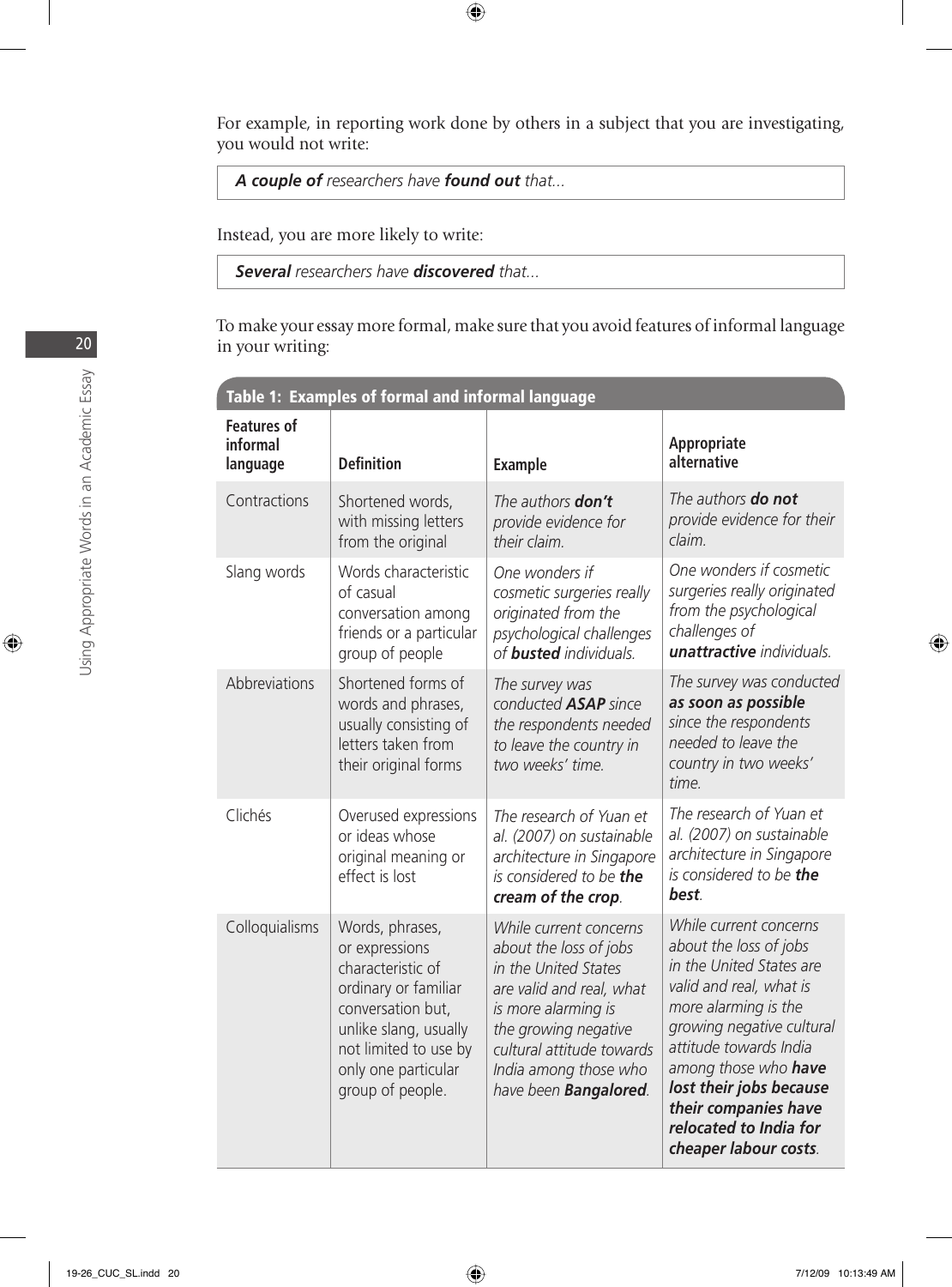#### *3.1.1 Choose strong verbs*

 In general, academic writers prefer strong verbs to phrasal verbs (verb + preposition), which are very common in spoken or more casual uses of English, e.g. *establish* instead of *set up*, *produce* instead of *churn out*, *tolerate* instead of *put up with* and *assemble* instead of *put together*. Consider the examples given below:

| <b>Phrasal verbs</b>                             | <b>Strong verbs</b>                                   |
|--------------------------------------------------|-------------------------------------------------------|
| The veteran researcher has <b>churned out</b>    | The veteran researcher has <b>produced</b> many       |
| many articles in recent years.                   | articles in recent years.                             |
| The team that was hurriedly put together         | The team that was hurriedly <b>assembled</b> has      |
| has not been productive because the              | not been productive because the members do            |
| members do not share common objectives.          | not share common objectives.                          |
| In his attempt to establish absolute control,    | In his attempt to establish absolute control,         |
| the dictator sought to wipe out all who          | the dictator sought to <i>eliminate</i> all who       |
| were opposed to his rule.                        | were opposed to his rule.                             |
| The auditors' report suggests that the           | The auditors' report suggests that the                |
| treasurer had tried to cover up the financial    | treasurer had tried to <b>hide</b> the financial      |
| irregularities.                                  | <i>irregularities.</i>                                |
| We must be prepared for discomfort in            | We must be prepared for discomfort in                 |
| various sectors if we want to <b>bring about</b> | various sectors if we want to <b>effect</b> change in |
| change in the system.                            | the system.                                           |

#### 3.1.2 Choose specific verbs

 In reporting what you have gathered from reading, you will need to use a variety of verbs that suit your purpose. Rather than using the words *say*, *show* or *report* all the time, you can use more specific verbs in academic reporting as illustrated below:

 *In the article, "Euthanasia"…the author outlines the origins of the practice in the Nazi regime...*

 *Many medical studies have demonstrated a clear correlation between smoking and the incidence of lung cancer...*

 *The researcher maintains that nanoparticles are likely to remain lodged...*

 *The paper concludes that university education must remain accessible to all who qualify and that none should be denied the opportunity...*

 *Available literature seems to support the view that one acquires a second language...*

 *The report notes that there are inconsistencies in the way the economic data have been presented...*

 Other useful words for reporting what you have gathered in your secondary research are *assert*, *claim*, *argue*, *infer*, *reason*, *postulate* and *illustrate*.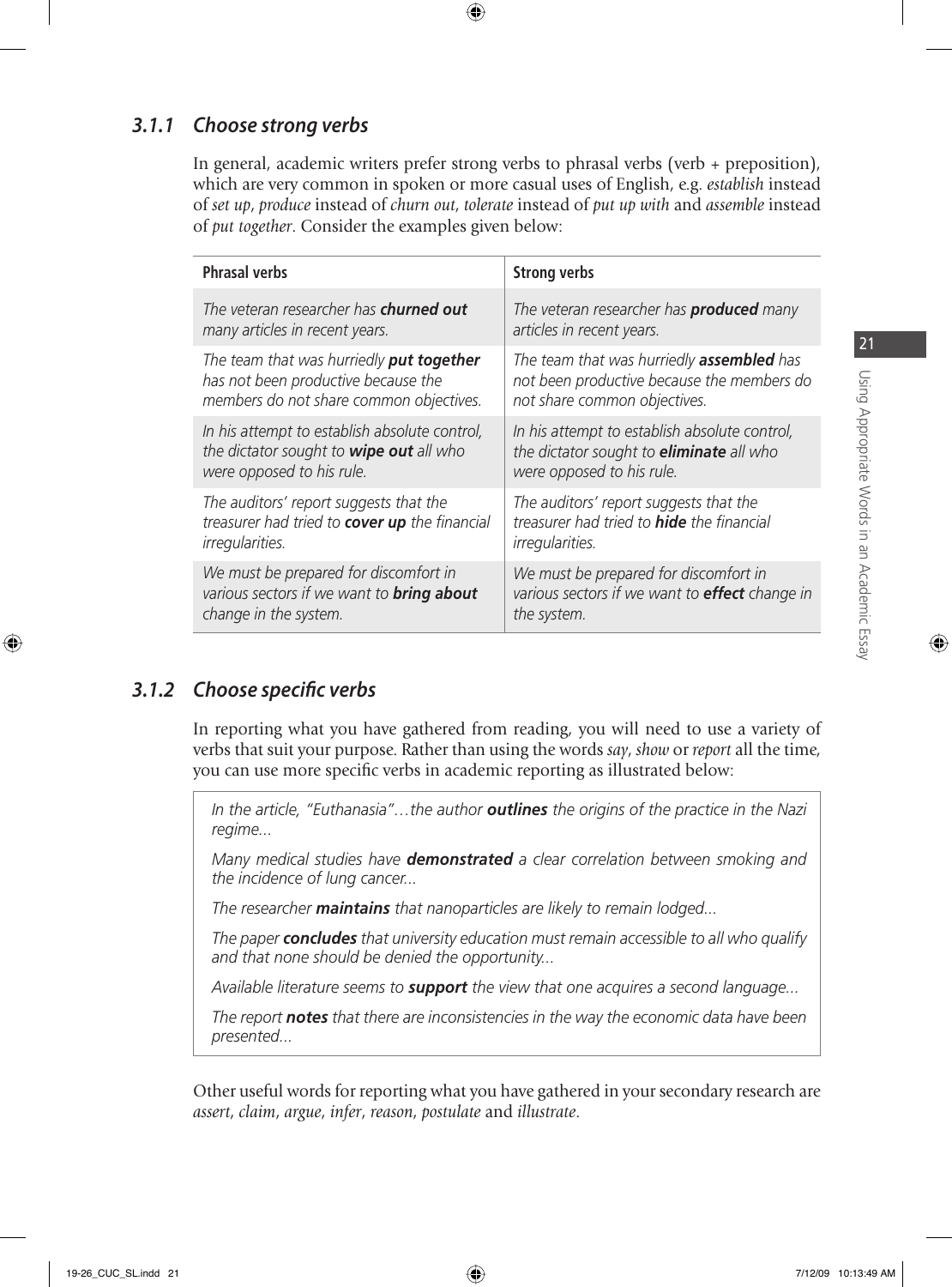#### *3.2 Use Appropriate Transitions*

 Transitions play an important role in the development of an academic essay. They help to create a sense of coherence and provide signposting for the reader to follow the writer's thread of thought. Choosing the appropriate transition that makes the logical connection will ensure that the reader understands the text in the way the author had intended. Consider the following examples:

- *A. The authors have made a strong case for their view and also provided some statistical evidence to support their arguments against euthanasia. On the other hand, they have also appealed to the general moral sense of obligation for doctors to save and heal.*
- *B. The authors have made a strong case for their view and also provided some statistical evidence to support their arguments against euthanasia. They have also appealed to the general moral sense of obligation for doctors to save and heal.*
- *C. The authors have made a strong case for their view and also provided some statistical evidence to support their arguments against euthanasia. On the other hand, they have failed to consider the further distinction between active euthanasia and passive euthanasia.*

 The use of *On the other hand* in text A is inappropriate because what follows is not in contrast with the point made in the preceding sentence. The student could have used *Moreover* or *Furthermore* since the intention is to add another point in support of the authors' argument. Alternatively, the text could continue as in B without any transition since the use of *also* in the sentence adequately links it to the previous one. Text C illustrates the correct use of the transition as it signals a contrast.

Here is a text showing another notoriously misused transition:

 *In the last few years, revenue from the export sector has been on the decline. On the contrary, revenue coming from the hospitality industry has seen a healthy growth.*

 In this case, the transition is inappropriate. The student could have used *In contrast* or *On the other hand*. *On the contrary* is used to signal a contrast to an idea expressed just before it or to a claim made or implied, as in the following example:

 *In the last few years, revenue from the export sector has been declining sharply. We might therefore expect to see a reasonable dent in the overall growth of the economy. On the contrary, the economy is still as robust as before. This could be largely due to...*

22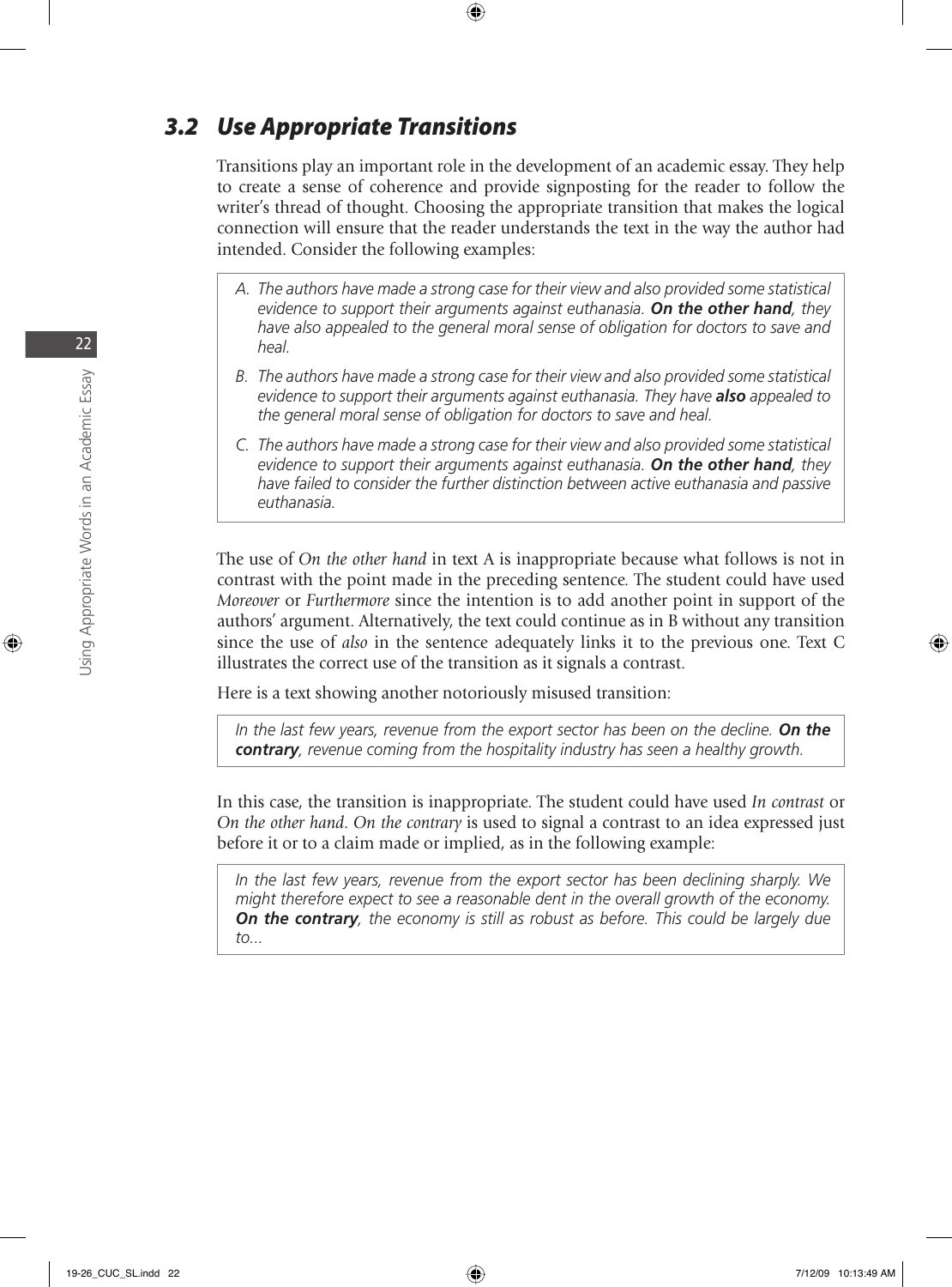## *3.3 Avoid Redundancy*

 Conciseness is also a mark of good academic writing. To write an effective essay, you should learn to write precisely and concisely, using only as many words as are necessary to convey what you want to say. Do not add words just to lengthen your essay or create fancy expressions. It is far more important to get your message across effectively.

 To weed out redundancy, ask yourself whether what you have written is essential to the meaning you intend to communicate. For example, in an essay on euthanasia, a student wrote about *deliberate suicide*. That raises the question whether suicide is ever not deliberate. Can someone commit accidental suicide? Your answer to the question makes it clear that the word *suicide* should stand on its own without the qualifier *deliberate*.

 Redundancy is also commonly seen in the use of *more* or *most* as in the following two examples:

 *There is a more preferable method to do this. This is the most unique case we have yet seen.*

 If you prefer something, you like it more than something else; therefore, *more* is redundant. In the second case, *unique* means one of its kind, with no equal, so strictly speaking, you cannot have varying degrees of uniqueness.

 Another area where redundancy occurs is in the use of prepositions. These are often the ones which appear with verbs but are actually not necessary.

| comprise (of)   |
|-----------------|
| emphasise (on)  |
| stress (upon)   |
| despite (of)    |
| discuss (about) |
| request (for)   |
|                 |

What about the prefix ir~ in the word *irregardless*? In fact, in has the function of creating the opposite of the adjective as in *relevant/irrelevant* and *reconcilable/irreconcilable*. The suffix ~less has a similar function, as in *faithful/faithless*, *careful/careless* and *painful/painless*. Thus, *irregardless* will have double the effect of the prefix or suffix. *Regardless* is just fine.

Do not add words to lengthen your essay or create fancy expressions. It is far more important to get your message across effectively.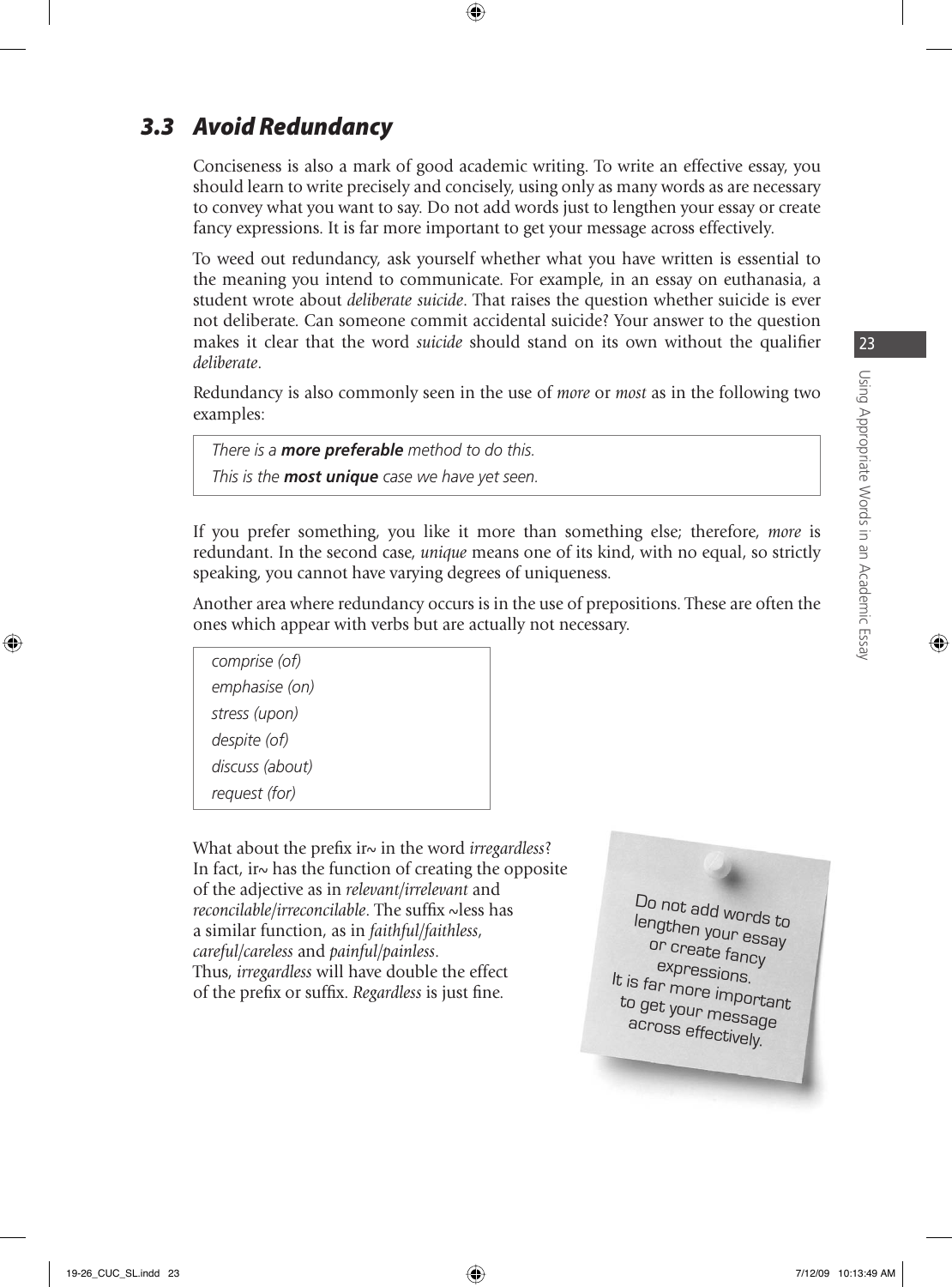#### *3.4 Beware of Commonly Misused Words*

 Some words are commonly misused. For example, the word *lesser* is often used as a comparative form for *less* as in:

 *This experiment was completed in lesser time than expected.*

 The correct form should be *less time* since *less* is a comparative form for *little*. *Lesser* is never used as a comparative form of *little* or *less*. It is used to refer to something of lower importance, degree or value, as in the common expression *the lesser of two evils* or *lesser mortals*. It is also used in some biological names to refer to the smaller cousin of related species of plants or animals, such as *the lesser anteater* and *lesser flamingo*.

 The following examples illustrate the proper use of pairs of words which are commonly confused:

 *I suspect we will not be able to complete this paper in time for publication. I doubt we can complete this paper in time for publication.*

 *It has become harder to gain access to the president since the security scare. We need to assess the effectiveness of this new measure that the committee has introduced.*

 *The Director's personal secretary has arranged for a board meeting at short notice. This military exercise involves all personnel who are currently in service.*

 *He hung the pictures on the wall in the board room in anticipation of the chairman's visit.*

 *The man convicted of murder was sentenced to be hanged next Friday.*

 ➤ See *Chapter 5: Proofreading an essay or report* for more advice on locating potential problems in the choice of words in your work.



24